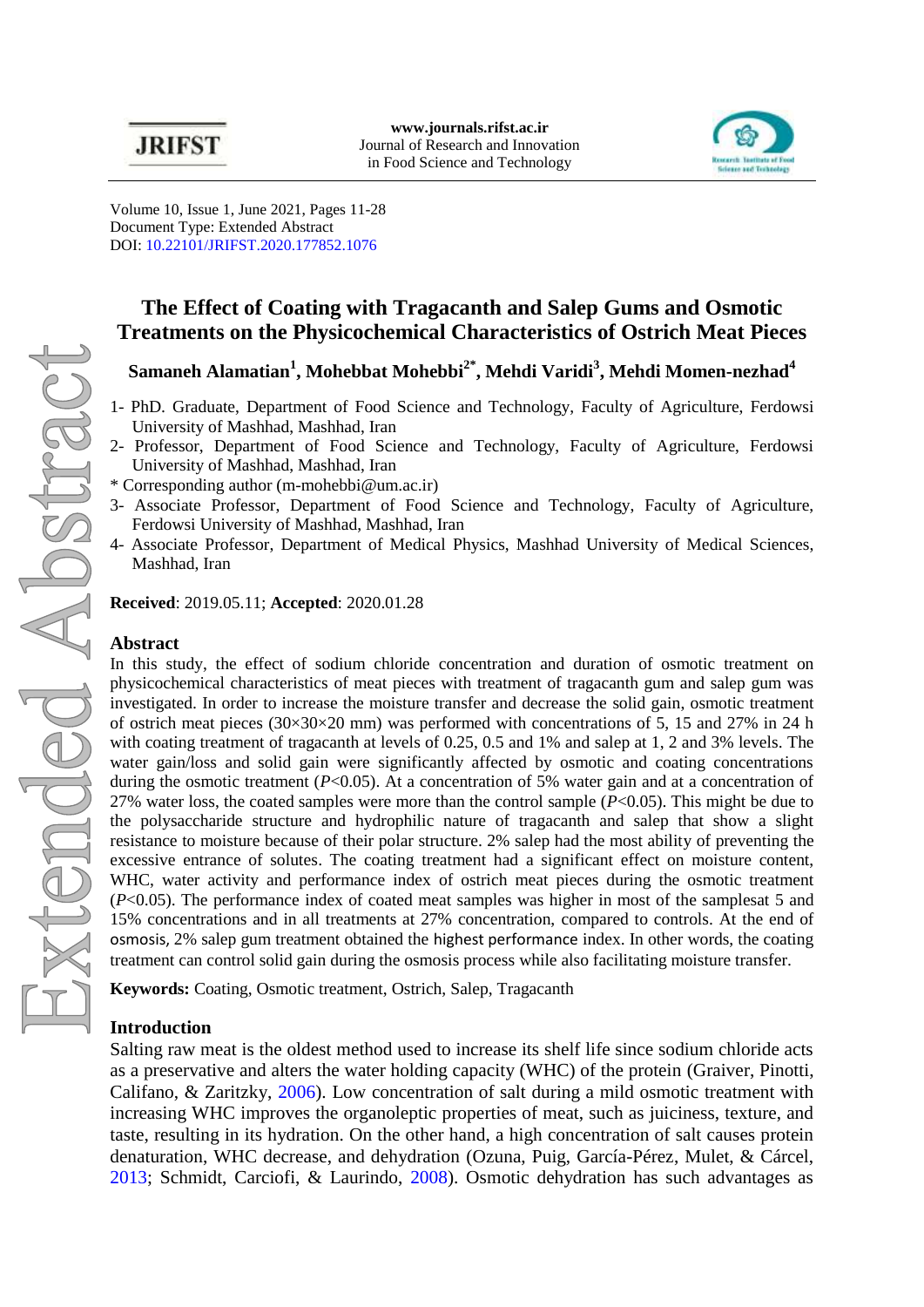enhanced preservation of color and taste, improved protection of the selective feature of the cell wall, and requirement of lower energy. However, the limited industrial development of osmotic dehydration is because of the difficulty of controlling the broad absorption of soluble substances that negatively affect the nutritional profiles and sensory characteristics of foods. Regarding this, a number of studies have targeted the reduction of the broad absorption of soluble materials using edible coatings prior to osmotic dehydration of food [\(Jalaee, Fazeli,](#page-4-2)  [Fatemian, & Tavakolipour, 2011;](#page-4-2) [Khin, Zhou, & Yeo, 2007\)](#page-4-3). The osmo-coating or osmotic membrane is performed to improve the quality of food during the osmotic process. During this process, food coating leads to dehydration with an artificial barrier on the surface, which probably prevents the permeation of soluble substances into the food; however, it does not affect the dehydration rate [\(Sabetghadam & Tavakolipour, 2015\)](#page-4-4). However, very few studies have been conducted on meat coatings [\(Camirand, Forrey, Popper, Boyle, & Stanley, 1968;](#page-3-1) [Tian, Zhao, & Shi, 2016\)](#page-4-5). With this background in mind, the present study aimed to evaluate the effect of tragacanth and salep coatings, osmotic solution concentration and immersion time on water loss/gain and solid gain, WHC, water activity and performance index of ostrich meat pieces during the osmotic treatment.

#### **Materials and methods**

This study was performed on the thigh muscles of the blue neck ostrich. Meat pieces of  $30\times30\times20$  mm were prepared by making cuts parallel to the fibers. Tragacanth gum solutions were prepared at three concentrations of 0.25, 0.5, and 1% w/v (Izadi, Ojagh, Rahmanifarah, [Shabanpour, &](#page-4-6) Sakhale, 2015; [Zolfaghari, Mohebbi, & Khodaparast, 2013\)](#page-4-7). In addition, salep solutions were prepared at the concentrations of 1, 2, and 3%  $w/v$  [\(Ekrami & Emam](#page-3-2)-Djomeh, [2014;](#page-3-2) [Farhoosh & Riazi, 2007\)](#page-3-3). The meat samples were then soaked in the prepared gum solutions in a mild alkaline environment (0.01 normal NaOH) for 2 min. Subsequently, they were dehydrated on a sterilized metal sieve [\(Bazargani-Gilani, Aliakbarlu, & Tajik, 2015\)](#page-3-4). Moreover, they were immersed in calcium chloride solution, depending on the gum concentration for 30 min. They were kept for 5 min on a metal sieve at room temperature (Tian *et al*[., 2016\)](#page-4-5). The osmotic treatment of ostrich meat pieces was performed with concentrations of 5, 15 and 27% w/v in 24 h at 15 °C (Dimakopoulou-Papazoglou & [Katsanidis, 2017\)](#page-3-5).

#### **Results and discussion**

In a 5% osmotic treatment, low salt concentration and formation of actin-myosin-salt network resulted in the partial denaturation of protein and swelling of myofibril in the meat samples, followed by the development of a protein network for water trapping and water gain. However, with an increase of up to 27% in salt concentration, chlorine ions produce high repulsion, and protein denaturation occurs in an extensive scope, which ultimately leads to the contraction of the protein network and water loss. At 15% NaCl concentration, there is a small degree of water loss and gain since the existing salt content is not sufficient to create a strong protein network to maintain moisture or create sufficient repulsion for protein depolymerization.

[Fig. \(1\)](#page-2-0) illustrates the comparison of the meat samples osmified with tragacanth and salep coatings with control samples in terms of water loss. At 5% and 27% concentrations, the levels of water gain and loss were higher in the samples pre-treated with tragacanth and salep, compared to those in the control group  $(P<0.05)$ . This might be due to the polysaccharide structure and hydrophilic nature of tragacanth and salep that show a slight resistance to moisture because of their polar structure. During osmotic treatment at 5% and 27%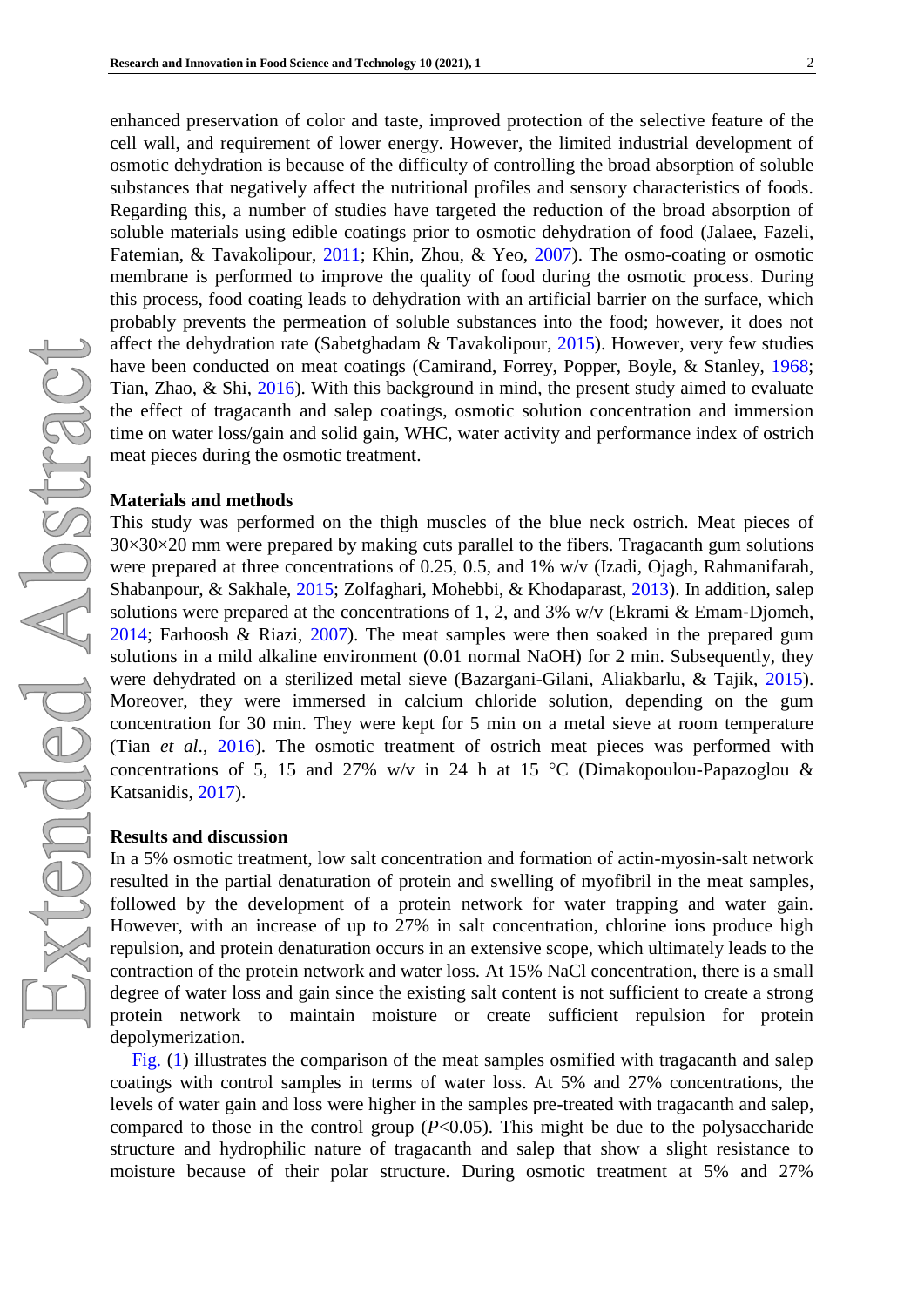concentrations, the levels of water gain and loss were respectively higher in the meat samples coated with salep, compared to those in the samples treated with tragacanth. This was indicative of the lower inhibitory effect of salep gum on moisture under the test conditions, compared to that of tragacanth gum. Tian *et al*. [\(2016\)](#page-4-5) reported that the coated muscle samples had a higher water loss level, compared to the control samples, which was attributed to the chemical nature of the coating polysaccharides.

<span id="page-2-0"></span>

**Fig. 1.** Comparison of the meat samples osmified with tragacanth and salep coatings with control samples in terms of water loss/gain

The effect of osmotic solution on the solid gain of osmified meat samples was completely significant. There was a stepwise increase in solid gain by the enhancement of salt concentration. At 5, 15, and 27% concentrations, the samples coated with 2% salep had a lower level of solid gain, compared to the control samples (*P*<0.05). This is indicative of the proper performance of 2% salep; accordingly, coating with 2% salep could prevent the excessive entrance of solutes. Moreover, the coating with 0.5% tragacanth at 15 and 27% osmotic treatments had this positive feature as well. In addition, similar results were reported by Tian *et al*. [\(2016\)](#page-4-5) regarding muscle tissue.

During the osmotic treatment, the weight changes of the samples were intensified in all three concentrations of NaCl, which was expected due to the hydrophilic structure of the gums and following the effect on the water loss of the samples. At 5 and 27% concentrations, the levels of WHC were higher in the samples pre-treated with tragacanth and salep, compared to those in the control group  $(P<0.05)$ . [Fig. \(2\)](#page-3-6) displays the relationship between water activity and dry matter of meat samples osmified with tragacanth and salep coatings. As can be seen, the coating treatment at each concentration in most treatments increased the water activity of the samples and the levels of water activity were higher in the meat samples coated with tragacanth, compared to those in the samples treated with salep, at 15 and 27% concentrations, in the same amount of dry matter, which was important in terms of safety and meat spoilage. The performance index of coated meat samples was higher in most of the samplesat 5 and 15% concentrations and in all treatments at 27% concentration, compared to that in the controls. In this regard, at the end of osmosis, 2% salep gum treatment obtained the highest performance index.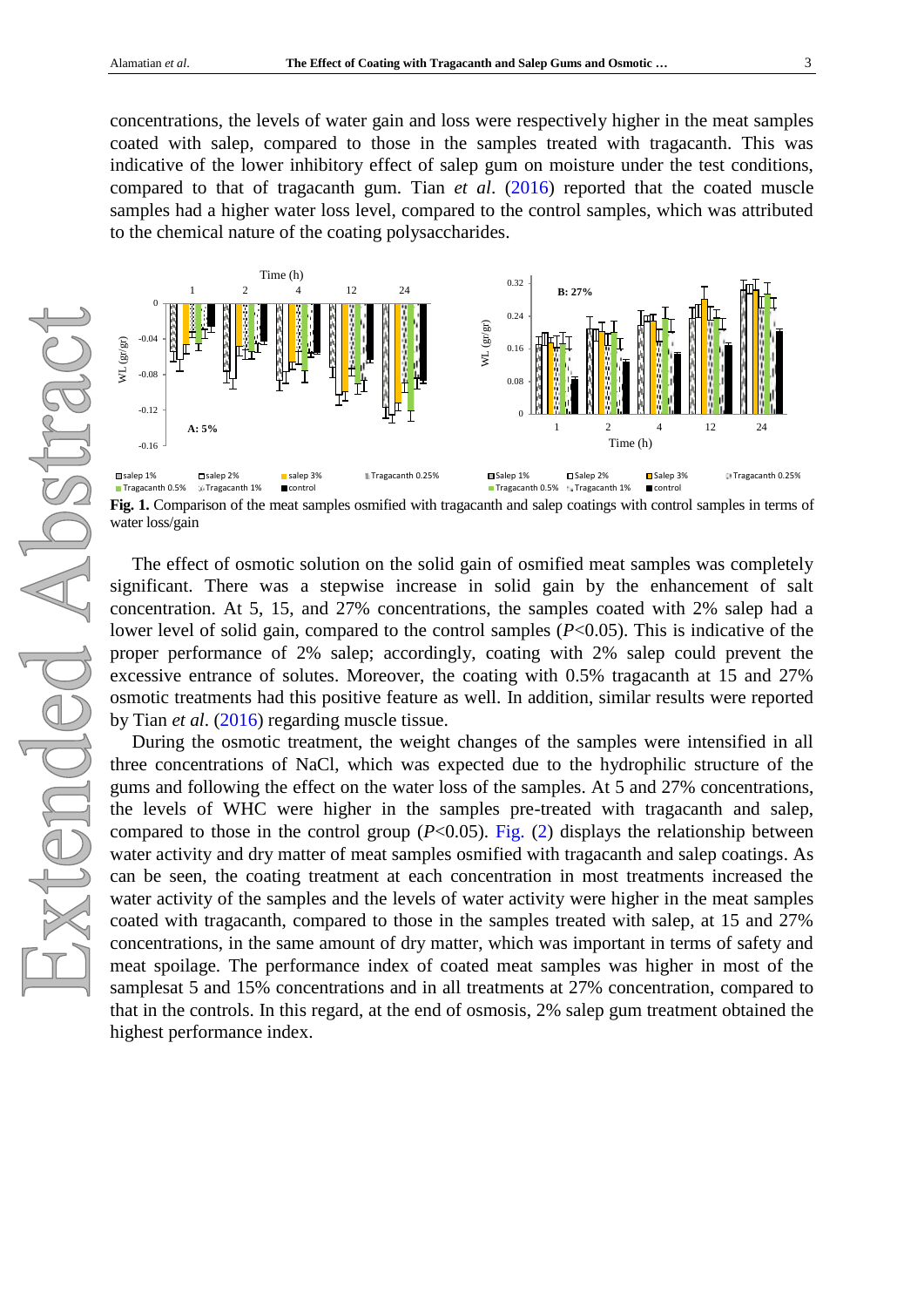<span id="page-3-6"></span>

**Fig. 2.** The relationship between water activity and dry matter of meat samples osmified with tragacanth and salep coatings

#### **Conclusions**

Based on the findings of the current study, the coating process integrated with osmotic treatment in ostrich meat pieces was mostly affected by the concentration of the osmotic solution or the result of the actin-myosin-NaCl interactions. Water gain/loss and solid gain are significantly affected by the concentration of the osmotic solution and coating concentration during the osmotic treatment. The coating treatment also had a significant effect on moisture content, WHC, water activity and performance index of ostrich meat pieces during the osmotic treatment. Based on the findings, it can be concluded that coating treatment could control solid gain and facilitate water loss/gain of meat pieces during the osmotic treatment.

#### **References**

- <span id="page-3-4"></span>Bazargani-Gilani, B., Aliakbarlu, J., & Tajik, H. (2015). Effect of pomegranate juice dipping and chitosan coating enriched with Zataria multiflora Boiss essential oil on the shelf-life of chicken meat during refrigerated storage. *Innovative food science & emerging technologies, 29*, 280-287. doi[:https://doi.org/10.1016/j.ifset.2015.04.007](https://doi.org/10.1016/j.ifset.2015.04.007)
- <span id="page-3-1"></span>Camirand, W., Forrey, R., Popper, K., Boyle, F., & Stanley, W. (1968). Dehydration of membrane‐coated foods by osmosis. *Journal of the Science of Food and Agriculture, 19*(8), 472-474. doi[:https://doi.org/10.1002/jsfa.2740190813](https://doi.org/10.1002/jsfa.2740190813)
- <span id="page-3-5"></span>Dimakopoulou-Papazoglou, D., & Katsanidis, E. (2017). Effect of maltodextrin, sodium chloride, and liquid smoke on the mass transfer kinetics and storage stability of osmotically dehydrated beef meat. *Food and Bioprocess Technology, 10*(11), 2034-2045. doi[:https://doi.org/10.1007/s11947-017-1973-5](https://doi.org/10.1007/s11947-017-1973-5)
- <span id="page-3-2"></span>Ekrami, M., & Emam‐Djomeh, Z. (2014). Water vapor permeability, optical and mechanical properties of salep‐ based edible film. *Journal of food processing and preservation, 38*(4), 1812-1820. doi[:https://doi.org/10.1111/jfpp.12152](https://doi.org/10.1111/jfpp.12152)
- <span id="page-3-3"></span>Farhoosh, R., & Riazi, A. (2007). A compositional study on two current types of salep in Iran and their rheological properties as a function of concentration and temperature. *Food Hydrocolloids, 21*(4), 660-666. doi[:https://doi.org/10.1016/j.foodhyd.2006.07.021](https://doi.org/10.1016/j.foodhyd.2006.07.021)
- <span id="page-3-0"></span>Graiver, N., Pinotti, A., Califano, A., & Zaritzky, N. (2006). Diffusion of sodium chloride in pork tissue. *Journal of Food Engineering, 77*(4), 910-918. doi[:https://doi.org/10.1016/j.jfoodeng.2005.08.018](https://doi.org/10.1016/j.jfoodeng.2005.08.018)